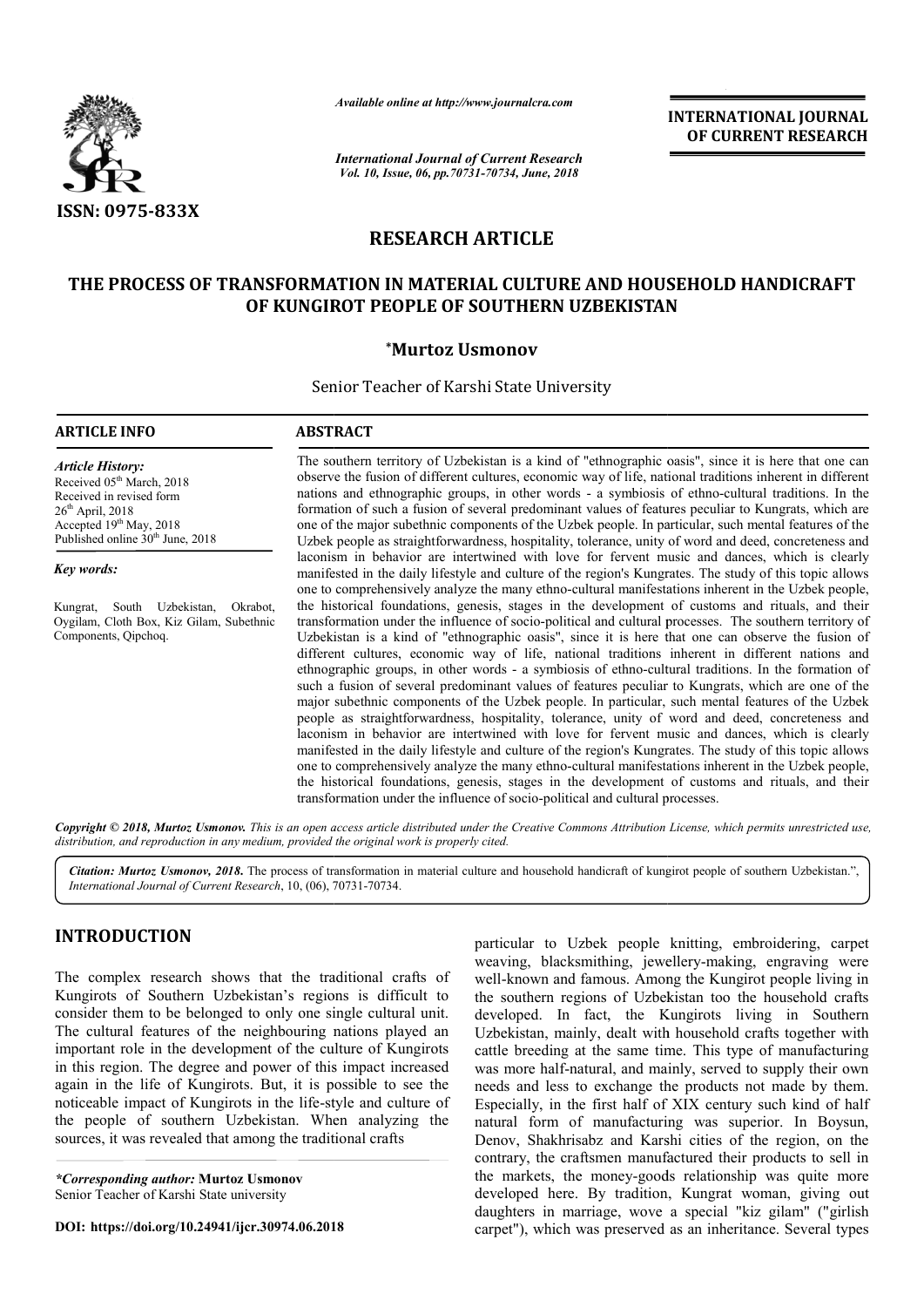of carpets (takyr gilam, okh enli gilam, julkhurs and others) and embroidered clothing were considered the main part of the dowry. Carpet weaving was taught by the elderly women at home and the girls had to learn spinning and weaving by a loom when they grow up. Women are continuing the tradition of carpet weaving in a way of a particular collective work. In this field wide scale works are being carried out by the Kungirot people of Boysun district. The announcement of this region as the best choice of the world nonmaterial relics in 2001 was also the reason for restoring the tradition of carpet weaving like many other forgotten crafts types<sup>1</sup>. In the last years weaving featherless carpets and rugs is widely developing by hiring the craftsmen to work at home. Because making clothes and household things such as chakmons (men's long woollen cloak), fur coats, carpets, sacks and saddlebags from wool was tradition among the Kungirot people living and engaged in cattle breeding in the desert, mountainous and foothill regions of southern Uzbekistan, spinning thread from wool was also widely developed in these regions.

Goat, camel and sheep wool was the main raw material for making cloths. Wool beating and making cloth from wool are not seperate as an individual occupation like other types of crafts.<sup>2</sup> But, the demands for woollen products and clothes were very high not only in cattle breeding but also in settled peasantry regions. In the investigated region cashmere turban, foot bindings, waistbands were made from goat wool. Making fur coat from sheep wool and chakmon from camel wool were widely traditional. As cattle breeding was the main household activity, the branches of the household crafts such as carpet weaving, rug knitting, felt pressing and making other household things were highly developed among the Kungirot people.

For example, among the Kungirot people living in Boysun, Sherobod districts in Surkhandarya, in Boykurgon, Kizilsoy, Okrabot, Jetimkuduk mountainous and foothill villages in Kashkadarya making cloth from wool in home condition was widespread in 50-70s of XX century. Because, cattle breeding was the main leading household activity of Kungirot people from the ancient times mainly sheep wool was used for carpet weaving and felt pressing<sup>3</sup>. Usually, the Kungirot people from Surkhandarya boiled the threads made from wool in the water with wheat flour in order to take their starch<sup>4</sup>. The Kungirot women living in Gurisak, Khujaulkan and Khujanko villages of the region boiled the woollen threads in the salty water. In Kashkadarya region too, the threads were boiled in the salty water, so they were distinctive with their strength. Therefore the thread was boiled in the salty water to get rid of its poison. Because, as the wool was prepared by hand, so it could damage the hand and caused different skin diseases. After the wool was boiled in the pot, then it was dried<sup>5</sup>. When it was well dried, then it was washed in the clean water again and was put into flour mixture in order to make it strong. During the process of field research it was found that when the women used the woollen thread, their hands turned red and the skin of their hands was stripped off and sometimes it caused to different allergic diseases. That's why the thread was boiled in the salty water and got rid of its poison. Sometimes some flour was added to the water and the thread was put into the mixture and the pot was closed for 2-3 hours<sup>6</sup>. This process was called "Baking the thread". Then the thread was taken out of the pot and dried in the sun. When the thread was well dried, then it was washed in the clean water and was put into flour mixture in order to make it strong. The threads made in such way were called "Halimi thread", "Qoqiyomi thread"<sup>7</sup>. Usually, the women of the region used more such kind of threads to make prayer rugs, table-cloths and other household things at home. The colour of the products made from wool was specially paid attention too. According to this reason, the comfortable, bright dark pink, light green, red, dark red, crimson, purple colours were taken from different plants. The most popular carpets weaved by Kungirot women are "g'ajari" carpet, "qatiq" carpet and "taqir" (bald) carpet. "G'ajari" carpet is the most common in Kungirot carpet weaving<sup>8</sup>. Their flowers are made by long and narrow designs over the stripe lines and they glimmer colourfully. The dark red colour on a white background, yellow flower on a black background are unique solution of this nation in colouring. Dark red, green colours are separated from each other by black, white and black stripes. Harmony of such colours is traditional to g'ajari carpets. As the decorations are knitted in narrow lines, all their parts get long and narrow shape.

G'ajara (g'ajari) flowers (designs) are the followings: W shape is the chest of partridge and S shape is called gajak (curl) or quchqorak. Handasaviy (geometric) shape is called bride's eyebrows, right angled stripe is called qatiq, grille-like parts are called erganak (obstacle, the door of the yurt), the shape of lined branches is called tug'donagul, the white and black stripes are called triangular amulet, the chess-like one is called dog's trace. Besides, there are stair-like and rhombic (diamond shaped) shapes too. At the edge of the stripe ending with triangle shape there are geometric figures like "fringes, tassle"<sup>9</sup> . It was found that during weaving the g'ajari carpets very thin woollen threads are used, after tightly twisted the threads are put on round two stakes before painting and boiled water is poured on, a spindle is put in the middle and the wet threads are spinned. It is repeated several times and the threads are dried in rounded form. The thread will get quite thin and it provides the carpet to be beautiful. While sarala (sort) carpet is weaved with one layer of thread, the g'ajari carpet is weaved with two layers of thread on the loom. For example, if we want to make a white design on a red background, red and white threads are weaved together. Both threads are joined together and the body thread is tied in pair. And this is called "qo'shkuzuv" (joined body). If tied in "qo'shkuzuv" (joined) the designs will appear the same as if in line. After the body thread is tied and loom is placed, different designs should be made. If the red thread is on the surface and the white thread is under, according to the design of the carpet the thread is counted and the white thread is taken onto the surface and the red thread is put in instead. G'ajari carpet is weaved in this way, as it is selected this process demands great attention.

<sup>&</sup>lt;sup>1</sup> See: "Spring of Boysun" materials of international scientific conference.  $-$  T.: 2002; Works of Boysun scientific expedition. Issue - 1. – Т., 2003; history and tradition of Boysun. – Т., 2005.

Ismoilov H. Traditional Uzbek clothes.  $-$  T., 1978.  $-$  p. 8.

<sup>&</sup>lt;sup>3</sup> Field notes. Kashkadarya region, Dekhqonobod district, Kizilsoy village. 2010.

<sup>4</sup> Field notes. Surkhandarya region, Boysun district, Khumkon village. 2009.

<sup>5</sup> Davlatova S. National clothes of Kashkadarya: traditionalism and modernism....– p. 94.

<sup>&</sup>lt;sup>6</sup> In other Turkic nations woollen thread was steeped into milk. See: Tomina G.N. Material in the clothes of nomadic and half nomadic nations of Central Asia... – p. 230. In Turkmens too the woollen thread was boiled in the salty

 $\frac{7}{1}$  Field notes: Surkhandarya region, Sherobod district, Taroqli village. 2009.

<sup>8</sup> Field notes. Kashkadarya region, Dekhqonobod district, Kizilsoy village.

<sup>2010.</sup> <sup>9</sup> Field notes. Surkhandarya region, Sherobod district, Taroqli village. 2009.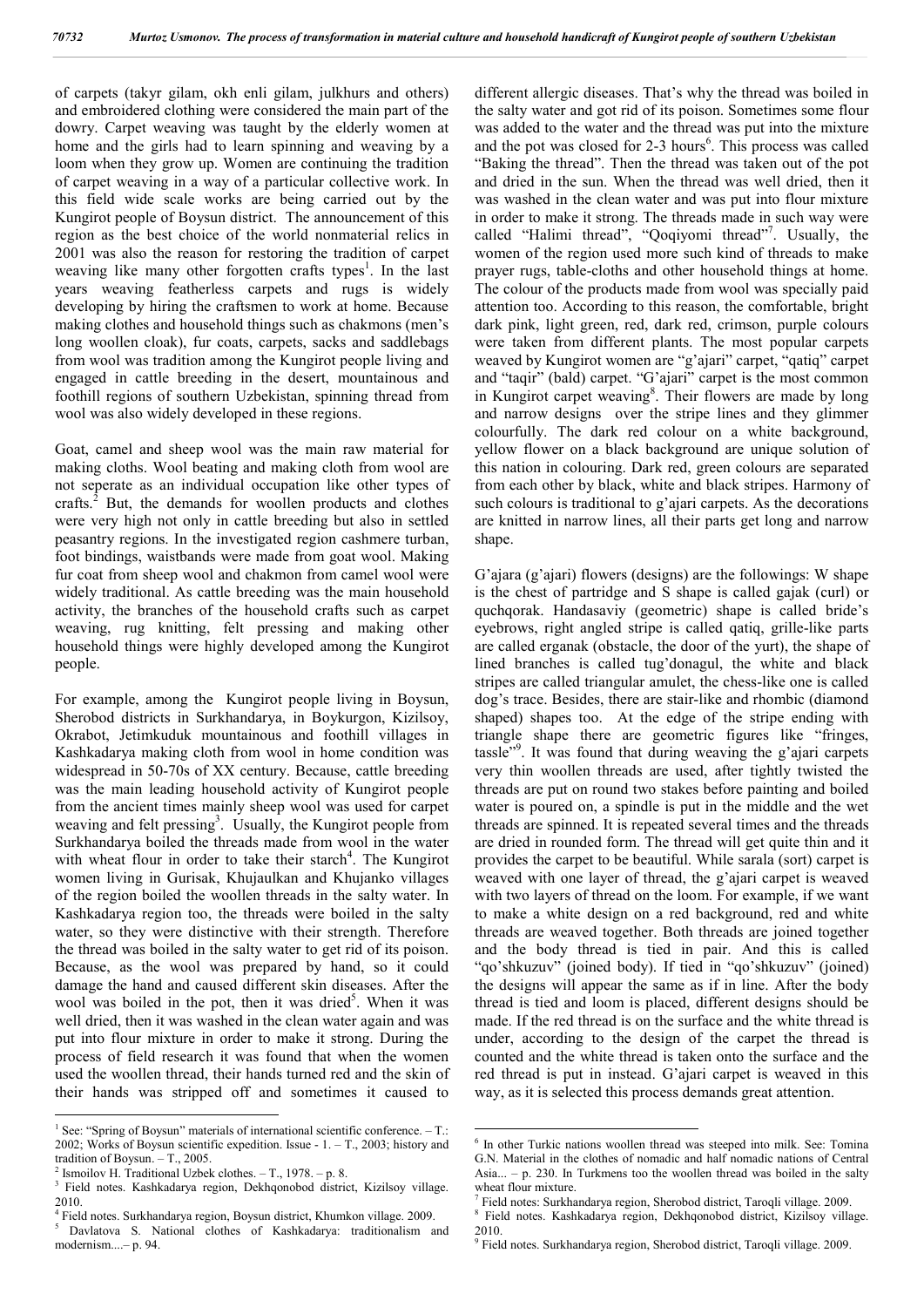Ethnologists, characteristic for Kungrat embroidery, are considered zoomorphic. They depicted birds and embroiderers called them "tovus nuskha" ("peacock pattern"). On some suzan in the form of medallions were embroidered in parallel images of birds, on their heads as if flowers grow. On the goldembroidered bedspreads (on the walls, niches, openings) Boysun also embroidered paired images of birds, tulips. As a rule, they decorated the newlyweds bedroom with the wish "that the life of the young people should be beautiful as spring and they always live in pairs". Decorative embroidery in the form of strips edged the upper part of the walls. Elderly women (grandmothers) created every design in figurative meaning expressing their dreams and thoughts. When it is drought, they made designs representing the rain drops waiting for the rain. Those, whose father, brother or husband had gone to the war, made designs representing the crossed stripes and looked forward to them<sup>10</sup>. Or made curly designs resembling the ram's horn. They created designs simply resembling the plants. In these designs we can clearly see the process of step by step development of the human mind. Thus, it is not absolutely hyperbolic that the expression of wonder of the nature's beauty which was mentioned from the ancient times as the inspiration of the creator finds its reflection in the national carpets.

One of the widely spread carpet among the Kungirot people is "Oygilam" carpet. Oygilam (Moon carpet) is, mainly, a carpet hung as a decoration, there are 1 or 2 in bride's dowry. For weaving oygilam (moon carpet) white sheep wool is spun, combed and twisted, then washed in the clean boiled water and then dried, the skein is rolled up in a ball shape and then put into the pot. For weaving the surface, designed part of the carpet one ready carpet is used as a measure to copy its pattern. From the ancient times moon and stars have been reflected in oygilam carpets, and it is not a mistake to say that this is our elderly women's (grandmothers) expression of wondering the moon and stars and a kind of belief in them. Later different designs, patterns and shapes were made on the oygilam carpets and their value decreased a little. The oygilam carpets consisting of silk representing moon and stars with natural paints on the surface of the white woollen material are rare at present, they kept their ancient look a little $^{11}$ . The most part of the home crafts of Kungirot people was household things. They are still used in daily life. These things include prayer rug, sack for bread, sack for spoons, sack for salt, saddlebag, napramach (cloth box), table-cloth, horse blanket, woollen cover and sometimes felt quilts. If we mention about the bo'gjomas (a large square piece of material for wrapping clothes and material) made by Kungirot women, bo'g'jomas were large and square, only the visible part was designed, but it was amazing with its very beautiful and different designs (patterns). In most cases two tied designs were made on the triangle pattern. But, gradually, as the time went past, the demands for these ties almost lost and turned into a component of a design. Now they are used for wrapping the quilts and moving from one place to another place. Five plotted bo'g'jomas with such patterns are also met. Their existence among the Kungirot people shows that such type of products have a separate place in the life of Kungirots. The edge borders are surrounded by thin engraved lines, and in its turn they are surrounded by another thin engraved lines, the borders of the engraved triangle are decorated with tassle (fringe). These bo'g'jomas were decorated with the designs (patterns) represented by the plans symbolizing peace and amity<sup>12</sup>. In Surkhandarya cashmere turban, foot bindings, waistbands were made from goat wool. Making fur coat from sheep wool and chakmon from camel wool were widely traditional. As A. D. Grebenkin noted, in the second half of XIX century in Qipchoq, Turkmen and Nayman peoples there was a tradition of camel breeding and making cloths from camel wool<sup>13</sup>. This craft passed to the Uzbek do'rmons from them. Particularly, N.G.Borozna mentioned that the rich do'rmons who were engaged in camel breeding bought white chakmons (men's long woollen cloak) from Kungirots in the region $14$ . In the region (oasis) not only men's clothes were made from camel wool, but also table-cloths and prayer rugs were made for cattle breeders. The designs of carpet weaving of Kungirot people give the evidence that they belong to the culture of cattle breeding nations. Such collections in geometric and animal-like shapes describe the fine art of Kungirot people<sup>15</sup>. Like other cattle breeder Turkic tribes in Kungirots too rich men wore "qoqma chakmon" shepherds, ordinary and middle class men wore "blue chakmon". These chakmons (men's long woolen cloak) differ from each other according to the quality of their material<sup>16</sup>. "Qoqma chakmon" was knitted from thick, strong black woolen cloth making the upper and lower parts with two plots and neat. Long, hard work was required for making this chakmon, rich people specially had it made by order. "Blue chakmon" was quite thin and neat and was made from light woolen cloth. "Kebenak"<sup>17</sup>, a type of clothing of cattle breeders worn in the cold winter months, was also made

In Surkhan oasis pressed woollen material, pressed olacha (striped thread or woolen material) made from soft sheep wool were widespread. Making "pressed olacha" is unique, soft wool is knitted with needle in every line and the soft sheep wool cut equally with scissors will get flat look. That's why people called them "pressed olacha" or "pressed woolen material". They can be met in Qorategin and Darvoz Tajiks and northern Caucauses people such as Osetins, Kabardins, and balkars too $18$ . Thus the people who dealt with cattle breeding in the oasis wore clothes made from camel, sheep and goat wools. In Surkhan oasis the people who dealt with cattle breeding were also engaged in peasantry at the same time, they knitted different cloths from the threads made from cotton by

from sheep wool. Inside of the kebenak was made from felt. Furthermore, men of Kungirot, Yuz and Togchi tribes, mainly,

wore "pressed chakmon" or "felt chakmon".

<sup>&</sup>lt;sup>10</sup> Field notes. Kashkadarya region, Dekhqonobod district, Kizilsoy village.

<sup>2010.</sup> <sup>11</sup> Field notes. Surkhandarya region, Sherobod district, Taroqli village. 2009.

 $12$  Nosirova Z. Spring smell in Boysun designs... – p. 8.

<sup>&</sup>lt;sup>13</sup> Grebenki A.D. Uzbeks // Russian Turkistan. – M., 1872. – pp. 82 –101, 107.

<sup>&</sup>lt;sup>14</sup> Borozna N.G. Material culture of the Uzbek people of Babatog and Kofirnigan valley // Material culture of Central Asia and Kazakhstan. – М., 1974. – p. 110.<br><sup>15</sup> Gyul E. Kungirot carpets... – p. 10.

<sup>&</sup>lt;sup>16</sup> "goqma chakmon" and "blue chakmon" made from sheep wool were also worn by Uzbek qipchoq people of Zarafshan valley and Arabian people of Kashkadarya region. See: Shaniyazov K., Ismailov Kh.I. Ethnographical essays about the material culture of the Uzbek people at the end of XIX and the beginning of XX century  $B = T$ : Science, 1981. - p. 45.

Clothes of cattle breeders "kebanak" which was made from sheep wool protecting from rain and snow was also called "choydamiya" in Kashkadarya Arabians. Ismailov Kh. Traditional clothes of the Arabians of Kashkadarya region UzSSR // Suit (costume) of the people of Central Asia. – М., 1979. – p. 230.

<sup>&</sup>lt;sup>18</sup> See: Tajiks of Karategin and Darvoza. – Dushanbe, 1966. issue  $1. -p.$  229; Kunijaeva L.Z. Material culture of applied art of Osetins. – М., 1973. – pp.  $19 - 20$ .